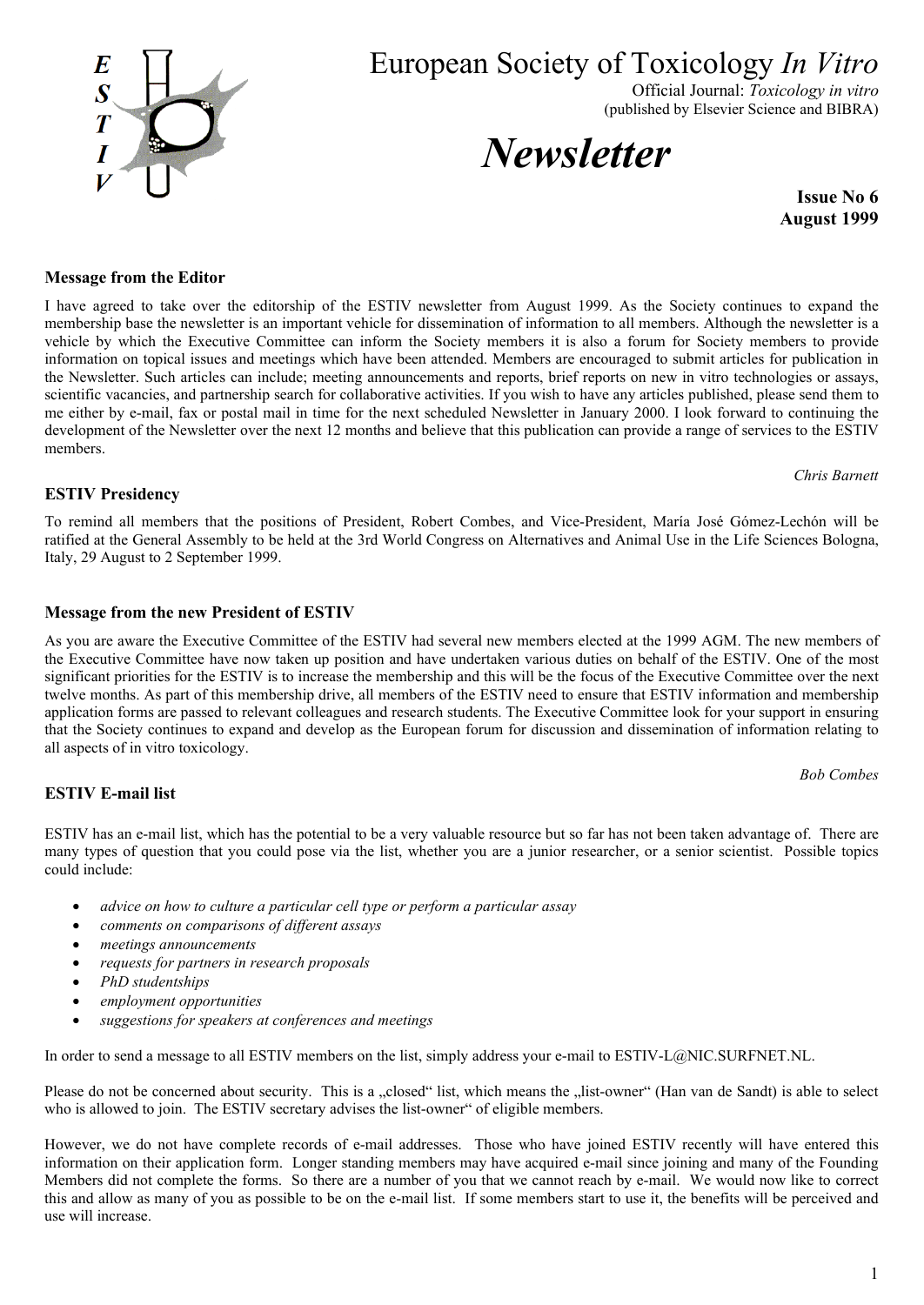Shortly before this newsletter was circulated, a message was sent to the ESTIV list. If you did not receive this message, please e-mail d.benford@surrey.ac.uk so that I can update my records and arrange for you to be added to the list.

*Diane Benford, ESTIV Secretary*

### **The ESTIV Report to DGXI**

The report, "In vitro toxicology in Europe, 1986-97" has now been published (Toxicology *in vitro*, 12(6) 1998). Full members of ESTIV will receive a personal copy of the published report in the near future. A limited number of copies are also available for purchase from the ESTIV secretary (address below).

### **Satellite Meeting on 'Oxidative Stress and Antioxidants' 3rd September, 1999**

The French, Italian and Spanish , in vitro toxicologists" (SPTC, CELLTOX and REMA) have organized a satellite meeting of the 3rd World Congress on Alternatives and Animal Use in the Life Sciences. The meeting will be held in Ravenna on 3-4 September 1999 and its topic will be "OXIDATIVE STRESS AND ANTIOXIDANTS". The first session is devoted to mechanisms of liver damage by oxidative stress and the main speakers will be: E. Albano (Italy) and S. Langouet (France); the second session is dealing with molecular and subcellular targets of oxidative stress addressed by R.Barouki (France) and P. Bernardi (Italy); the third session will be introduced by G. Saez (Spain) and B. Salles (France) on anti-oxidants and testing by in vitro models. The aim of this joint meeting is to reinforce the contacts between national societies/groups, and to cover very specific topics of common interests in order to allow in depth exchange of expertise and information through a close interaction between people involved in the field.

Further information can be obtained from E.Testai, Laboratorio di Tossicologia Comparata ed Escotissicologia, Instituto Superiore di Sanita, Roma ITALY, Tel: +390649902920 (2954); Fax (+390649387139) E-mail: **[Fehler! Textmarke nicht definiert.](mailto:testai@iss.it)**

*Dr Zucco Flavia*

#### **Meeting Calendar**

22-26 August 1999, Budapest, Hungary. **7th European ISSX Meeting**. Contact: ISSX Office, PO Box 3, Cabin John, MD 20818, USA (fax: +1-301-983-5357.

29 August – 2 September 1999, Bologna, Italy: **Third World Congress on Alternatives and Animal Use in the Life Sciences**. Charlotte Stehr, c/o ECVAM, JRC Institute for Health & Consumer Protection, 21020 Ispra (VA), Italy. (fax: +39 0332 786297, e-mail: **[Fehler! Textmarke nicht definiert.](mailto:3wc.bologna@jrc.it))**.

29 August – 2 September 1999, Sendai, Japan. **11th International Conference on Cytochrome P450: Biochemistry, Biophysics and Molecular Biology.** Contac: Fujii-Kuryama, Tohoku University, Dept of Chemistry, Aramaki, Aoba-ku, Sendai 980-77, Japan. (fax: +81-22-217-6594).

12-14 September 1999, Oxford, UK. **British Toxicology Society Autumn Meeting: Molecular Mechanisms, Thresholds and Risks**. Contact: Dr TJB Gray, BTS Meetings Secretary, Sanofi Research, Willowburn Avenue, Alnwick, Northumberland, NE66 2JH, UK. (fax: +44-1665-607370)

10-13 October 1999, Maastricht, The Netherlands. **7th International Symposium on Particle Toxicology**. Contact: Conference Agency Limburg, PO Box 1402, 6201 BK Maastricht, The Netherlands (fax: +31-43-3619020; e-mail cal.conferenceagency@pi.net

24-28 October 1999, Nashville, TN, USA. **9th North American ISSX Meeting**. Contact: ISSX Office, PO Box 3, Cabin John, MD 20818, USA (fax: +1-301-983-5357)

26-27 October, 1999, IRELAND. **The Irish Society for Toxicology Annual Meeting** Contact: Prof. M. Ryan, Dept. Pharmacology, University College Dublin, Belfield, Dublin.

13-16 March 2000, Philadelphia, PA, USA. **39th Annual Meeting of the Society of Toxicology**. Contact: SOT, 1767 Business Centre Drive, Suite 302, Reston, Virginia, 22090-5332, USA (fax: +1-703-438-3113).

26-28 March 2000, York, UK. **British Toxicology Society Spring Meeting**. Contact: Dr TJB Gray, BTS Meetings Secretary, Sanofi Research, Willowburn Avenue, Alnwick, Northumberland, NE66 2JH, UK. (fax: +44-1665-607370).

3-6 July 2000, Swansea, UK: **UKEMS Millenium Meeting**. Contact: Jim Parry, e-mail: **[Fehler! Textmarke nicht definiert.](mailto:jmp@swansea.ac.uk)**.

10-14 July, 2000, Stresa, ITALY: **13th International Symposium on Microsomes and Drug Oxidations (MDO2000)**. Contact: Prof Francesco De Matteis, (FAX +39 011 670 7788) E-Mail: fdem@medfarm.unito.it

16-20 July 2000. Paris, France: **6th International Symposium on Biological Reactive Intermediates BRI VI.** Contact: phone: +33 1 41 06 67 77, fax: +33 1 43 48 89 17, e mail: dansette @citi2.fr.

17-20 September 2000: **EUROTOX 2000, the 38th Congress of the European Societies of Toxicology**. Contact: Alan Boobis, Imperial College, London, W12 0NN (fax: +44-181-383-3221).

25-29 March 2001, San Francisco, USA. **40th Annual Meeting of the Society of Toxicology**. Contact: SOT, 1767 Business Centre Drive, Suite 302, Reston, Virginia, 22090-5332, USA (fax: +1-703-438-3113)

8-13 July 2001, Brisbane, Australia: **9th International Congress of Toxicology, ICT IX**, Contact: www.uq.edu.au/ICT9, phone: +61 (0) 7 3369 0477, fax: +61 (0) 7 3369 1512, E-mail: **[Fehler! Textmarke nicht definiert.](mailto:ictix2001@im.com.au)**.